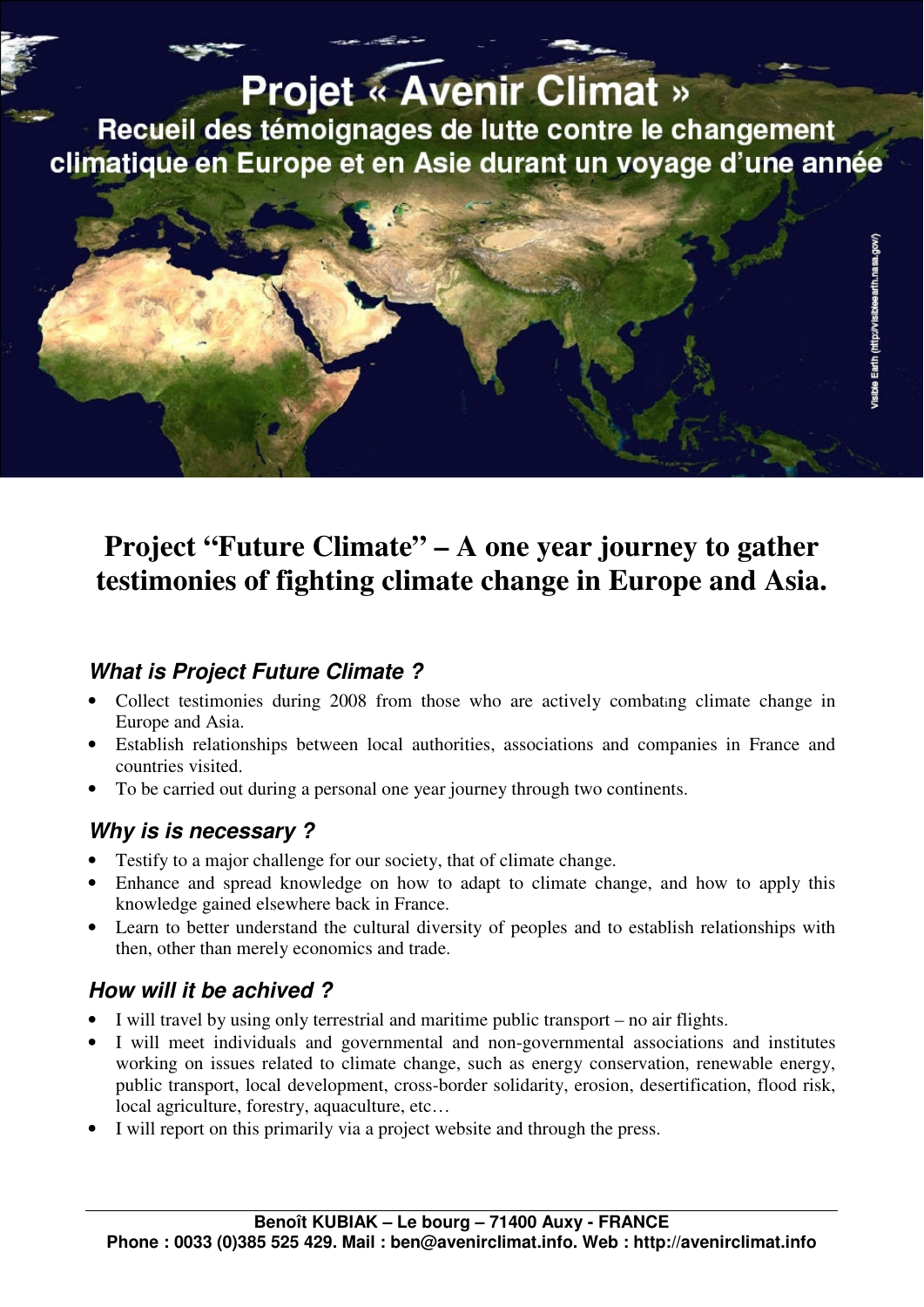#### **The project**



"Climate is changing, and we have got to act imperatively." This statement has now become regrettably banal, sadly, and I want to clarify its sense and show possible concrete solutions.

In 2008, across Europe and Asia, I will arrange to meet "witnesses of climate": associations, cities, companies, individuals, etc. in order to present climate change in a concrete manner and in relation to everyday life. Through my journey, I want to give to those people affected by climate change an opportunity to express themselves and

a platform to share their idea and actions.

In my reports, I will tell about their vision of environmental modification and about changes that occurred in their everyday or professional life.

Across the two continents, I will also be able to tackle the different cultural approaches on these challenges, treating climate change under two angles :

- Practices: in e.g. transport, energy, housing, urban development, agriculture, forestry, consumption, waste, and how do people act in order to adapt to climate change and reduce its impact ?
- Participation: it is obvious that climate is changing, but beyond this statement, how do people commit to fighting the challenge together? Information sharing, decision making techniques, action planning and the exchange of opinions are also factors of success. How do people pass from statements to action ?

#### **The route**

The final choice of the route depends on the subject : climate change and its impact on human society, and future contacts. The exact plan is not yet definitely fixed, but will be modified as required in order to maximise the reporting on the subject and to publish them in France.

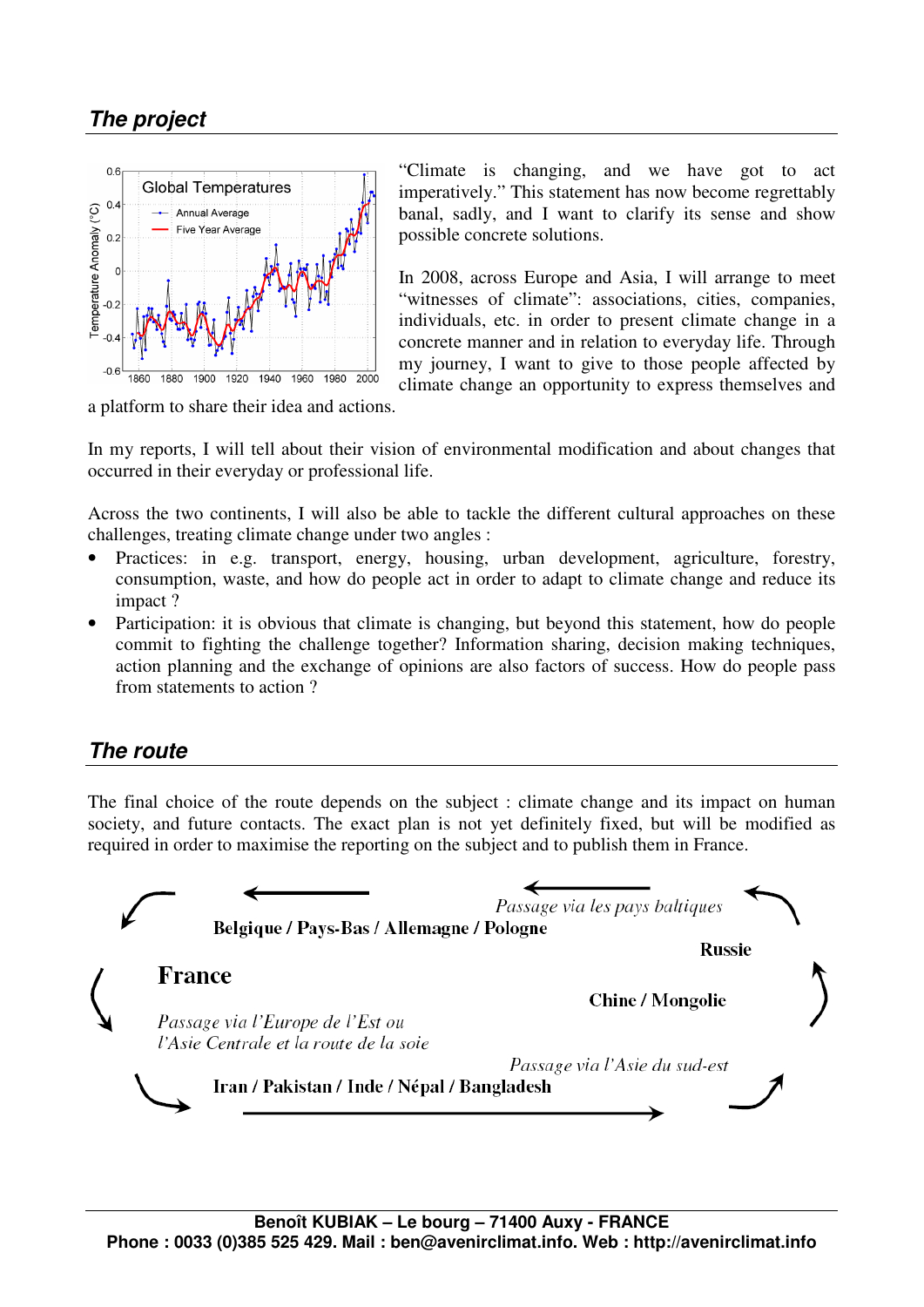#### **Communication**

Examples and experiences will be transferred to France to local government, schools, press, radio, associative networks and directly to the internet. The project objectives are :

- Spread information about climate change to a wide audience.
- Show successful examples of fighting climate change to professionals in France.
- Encourage local initiatives for reducing greenhouse gas emissions in France.
- Education on sustainable development in cooperation with school and colleges.

Afterwards, an exhibition is being planned in cooperation with the Region of Burgundy and the Ministry of Ecology. Also, the relationships set up between the "witnesses of climate" and partners in France could be useful in initiating common decentralised projects.

LA GAZETTE Vendredi 27 juillet 2007

# ovage **Benoît Kubiak continue de préparer** son "tour du monde du climat"

D'ici quelques mois, ce<br>sera l'heure du grand départ<br>pour Benoît Kubiak, un jeune Autunois de 29 ans, passionné d'écologie. Le<br>but de son voyage d'un an à travers l'Asie et l'Europe :<br>rencontrer les "témoins" du climat et rapporter différentes expériences de lutte contre le réchauffement de la planète.

Quand nous l'avions rencontré, il y a trois mois (lire la Gazette du Morvan du mardi 8 mai 2007), Benoît était en recherche de partenaires. Aujourd'hui, il a déjà fait pas mal de chemin. « Une association a été créée pour soutenir mon projet, expour soutent "Notre avenir, no-<br>tre climat" est présidée par<br>Christophe Luret et le trésorier est Karim Belboukhari. » Les statuts de l'association sont assez larges pour pouvoir porter d'autres projets qui œuvrent pour le développement durable, la solidarité internationale et la francophonie.



Le trajet de son périple de 30 000 à 50 000 km se précise pour Benoît. Départ prévu en janvier 2008.

D'autres associations apportent à Benoît leur soutien, mais aussi leur réseau, pour pouvoir rencontrer des personnes dans les pays qu'il compte visiter. Le jeune Autunois est notamment en lien avec le Réseau Action Climat, Les Amis de la Terre, Objectif Climat,

**GRAINES... Des associations** nationales ou internationales, mais aussi des locales, comme Autun Morvan Ecologie, ou Bourgogne Energie Renouvelable.

Pour faire profiter de son<br>expérience, le voyageur a des contacts avec des collectivités, comme le Conseil ré-

gional et l'ADEME, le Parc du Morvan, pour organiser<br>par exemple des exposi-<br>tions. « Du côté de l'Éduca-<br>tion au développement durable, qui constitue le second volet de mon aventure, je suis<br>en contact avec le réseau Ecosffere, pour faire profiter de mon expérience à des établissements scolaires », explique Benoît. Il pourrait intervenir dans des écoles par le biais d'internet, pendant son voyage. Quant à la<br>médiatisation de l'aventure, des contacts ont été pris<br>avec Radio France, les journaux locaux et le réseau de blogueurs "Freemen", qui<br>devrait lui permettre d'être en vue sur Internet.

Tous les partenariats sont les bienvenus pour Benoît, y compris des soutiens financiers de particuliers, sous<br>forme de don à l'association. Une façon de soutenir son action et de participer à la lutte contre le réchauffement climatique. L.P.

d'infos Plus sur: http://avenirclimat.info